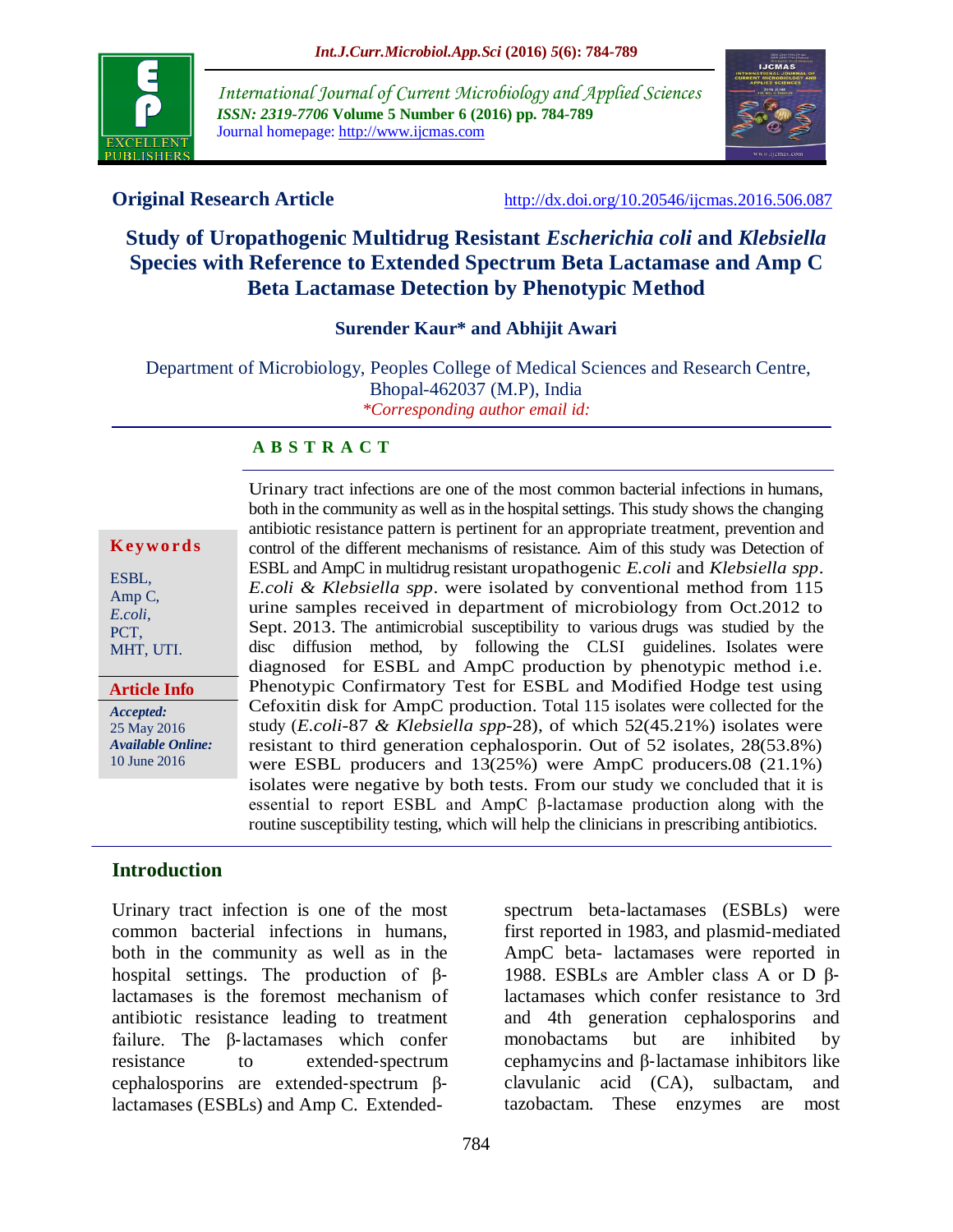commonly produced by *Klebsiella spp.* and *Escherichia coli* but may also occur in other gram-negative bacteria.

AmpC are class C β-lactamases which confer resistance to a variety of β-lactams, including oxyimino-cephalosporins and some cephamycins as well as penicillins and monobactam, when they are produced in large amounts but they are poorly inhibited by β-lactamase inhibitors such as CA and sulbactam.

This study shows the changing antibiotic resistance pattern is pertinent for an appropriate treatment and for the prevention and control of the different mechanisms of resistance. So, considering in view of all these facts, study was planned with the following objectives

To find out the drug option for the treatment of UTI due to *Escherichia coli and Klebsiella* species in the current scenario of increasing antimicrobial resistance, with special reference to ESBL and AmpC βlactamase.

# **Materials and Methods**

**Bacterial isolates:** A total of 115 consecutive, non-repetitive, clinical isolates which were obtained from the patients of UTI in the clinical bacteriology laboratory, Peoples College of Medical Sciences and Research Centre, Bhopal, (M.P) from October 2012 to September 2013, were included in the study. Urine samples were cultured using .001ml loop on CLED, incubated at 37°C for 18-24 hrs and number of colonies was counted. Significant bacteuria was defined as greater than  $10^5$ CFU/ml of single pathogen. Isolates were identified by standard procedure.

**Antimicrobial susceptibility testing:** The

isolates were tested by Kirby-Bauer disc diffusion method on Muller Hinton agar (Hi-Media), by following the zone size criteria as per CLSI guidelines. The antibiotics (μg) which were included for the gram negative isolates were amikacin (30), piperacillin (100), piperacillin/tazobactum (100/10), cefepime (30), cefotaxime (30), ceftriaxone (30), ceftazidime (30), amoxyclav (20/10), cotrimoxazole (25), norfloxacin (10), imipenam (10), nitrofurantoin (300) and cefoxitin (30).

Criteria for the selection of the ESBL producing strains: These isolates were tested for their susceptibility to the third generation cephalosporins (3GCs) e.g. ceftazidime (30 μg), cefotaxime (30 μg) and ceftriaxone (30 μg) by using the standard disc diffusion method, as per CLSI guidelines. Zone diameter of < 22 mm for Ceftazidime (CAZ) was considered to be "suspicious" for ESBL production.

## **The Phenotypic Confirmatory Disc Diffusion Test (PCT)**

All the strains which were screened out for the ESBL production were subjected to confirmation by using the PCT, as per recommended by the CLSI. In this test, ceftazidime (30 μg) discs alone and in combination with clavulanic acid (Ceftazidime + clavulanic Acid,  $30/10 \text{ µg}$ ) discs, placed on Mueller Hinton Agar (MHA) which was inoculated with the test strain. An increase of  $> 5$ mm in the zone of inhibition of the combination discs in comparison to that of the Ceftazidime disc alone was considered to be a marker for ESBL production.

Criteria for the selection of the Amp c producing strains: Screening of clinical isolates of *E. coli* and *Klebsiella* was performed with Cefoxitin disc (CX). The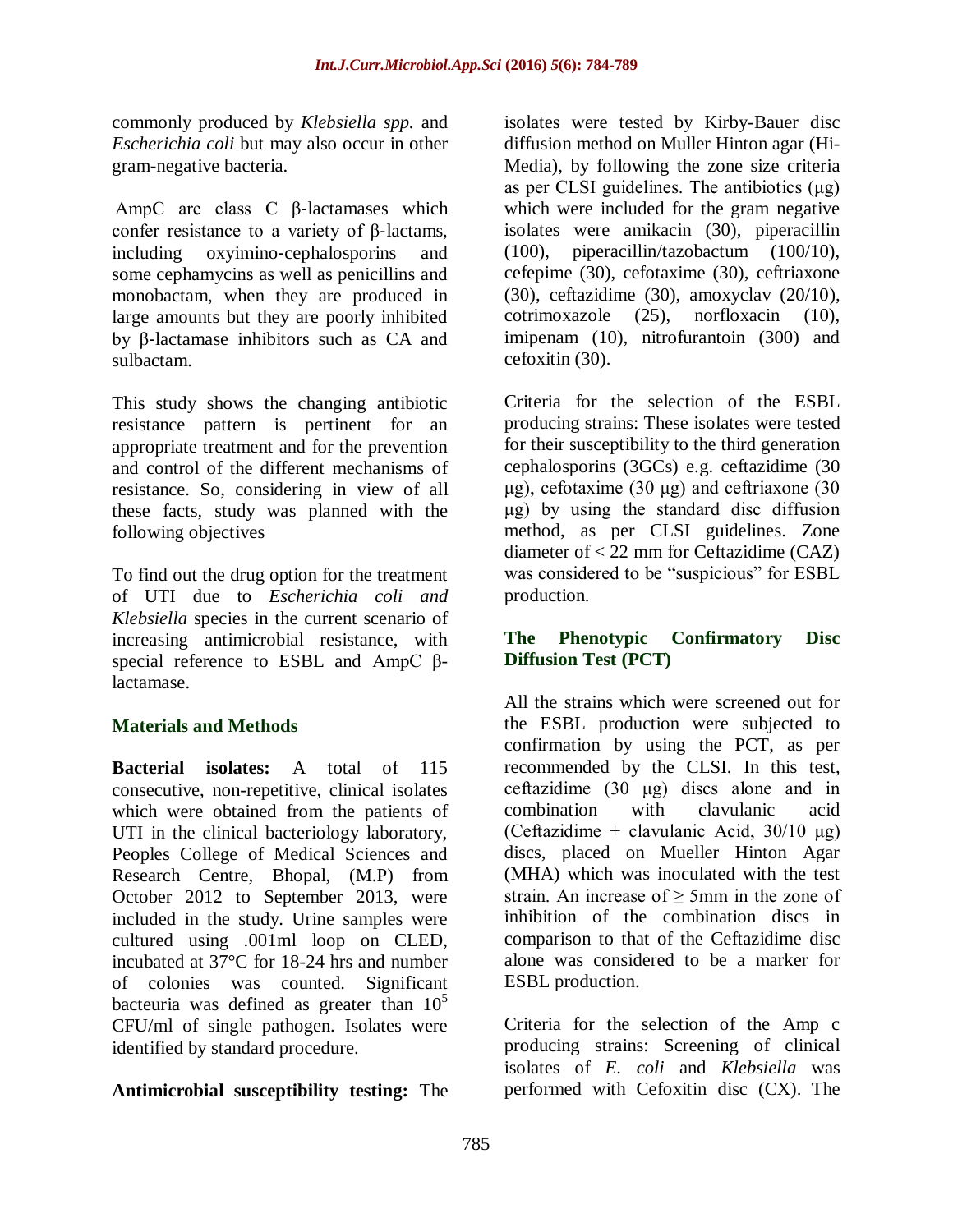isolates that yielded a CX zone diameter <18 mm was CX screen positive. Both screen positive and negative isolates were subjected for confirmation of AmpC enzyme by phenotypic test, Modified Hodge Test.

# **Modified Hodge test**

All the strains which were screened out for the ESBL production were subjected to Amp c detection by Modified Hodge test (MHT). Lawn culture of *E.coli* Atcc strain 25922 was prepared, Cefoxitin disc (30 µg) was placed at centre and test stain was streaked towards the streak. If the test organism showed Amp c, it hydrolyzed Cefoxitin and showed growth along intersection of the streak and the zone of inhibition from Cefoxitin disk.

## **Result and Discussion**

The present study was conducted in clinical bacteriology laboratory, Peoples College of Medical Sciences and Research Centre, Bhopal, (M.P) from October 2012 to September 2013 to know antibiotic resistance pattern in uropathogen *E.coli and Klebsiella spp.*

Antibiotic sensitivity (Table-1) observed in isolates was highest sensitive for Imipenem (96.5%) followed by Cefoxitin (88.6%), Piperacillin Tazobactum (80.8%).

Out of total 115 isolates, 52 were suspicious ESBl (Table-2) which were processed for confirmation of ESBl and AmpC production by PCT and MHT respectively, found to be 53.8% ESBL and 25% Amp C producers (Table-3). ESBL producers were maximum resistant for Piperacillin (82.1%), Cotrimoxazole (75%) and Norfloxacin (71.2%), hence we were left over with parentral drugs only (Table-4).

AmpC producers showed maximum resistant for Piperacillin (92.3%), Cefepime (84.6%) and Cotrimoxazole (84.6%) (Table-5). Henceforth AmpC producers were more resistant to cephalosporin than Non AmpC producers.

The study revealed E. coli and Klebsiella species to be the dominant organisms among other uropathogens, which coincides with study by Moyo *et al*., 2010.

As antimicrobial susceptibility patterns vary with region. Isolates in current study showed maximum resistance for Cotrimoxazole followed by Amoxicillin clavulanate, and Norfloxacillin. This may be due to wide use of these drugs empirically as are cheap and oral antibiotic. In the outpatient setting, oral antibiotics are preferred for administration but here we are left with very limited options of oral drugs for the treatment of UTI.

Current study showed percentage of ESBL as 53.8%, AmpC 25% and ESBL and AmpC coproducers 5.7% in urinary pathogen which was less than study by Dalela *et al*., 2012.

Co-existence of both AmpC β-lactamase and ESBL has been detected in many studies this could be because plasmid mediated AmpC β-lactamase which has been disseminated among the *Enterobacteriaceae*. It has seen that AmpC β-lactamase when present along with ESBLs can mask phenotypic detection of latter. These strains may not be detected by phenotypic method**.** It may be one of the limitations of the study, which could not detect 08 isolates.

Thus there is need of reliable phenotypic test to identify AmpC β-lactamase and to discriminate AmpC and ESBL co producers.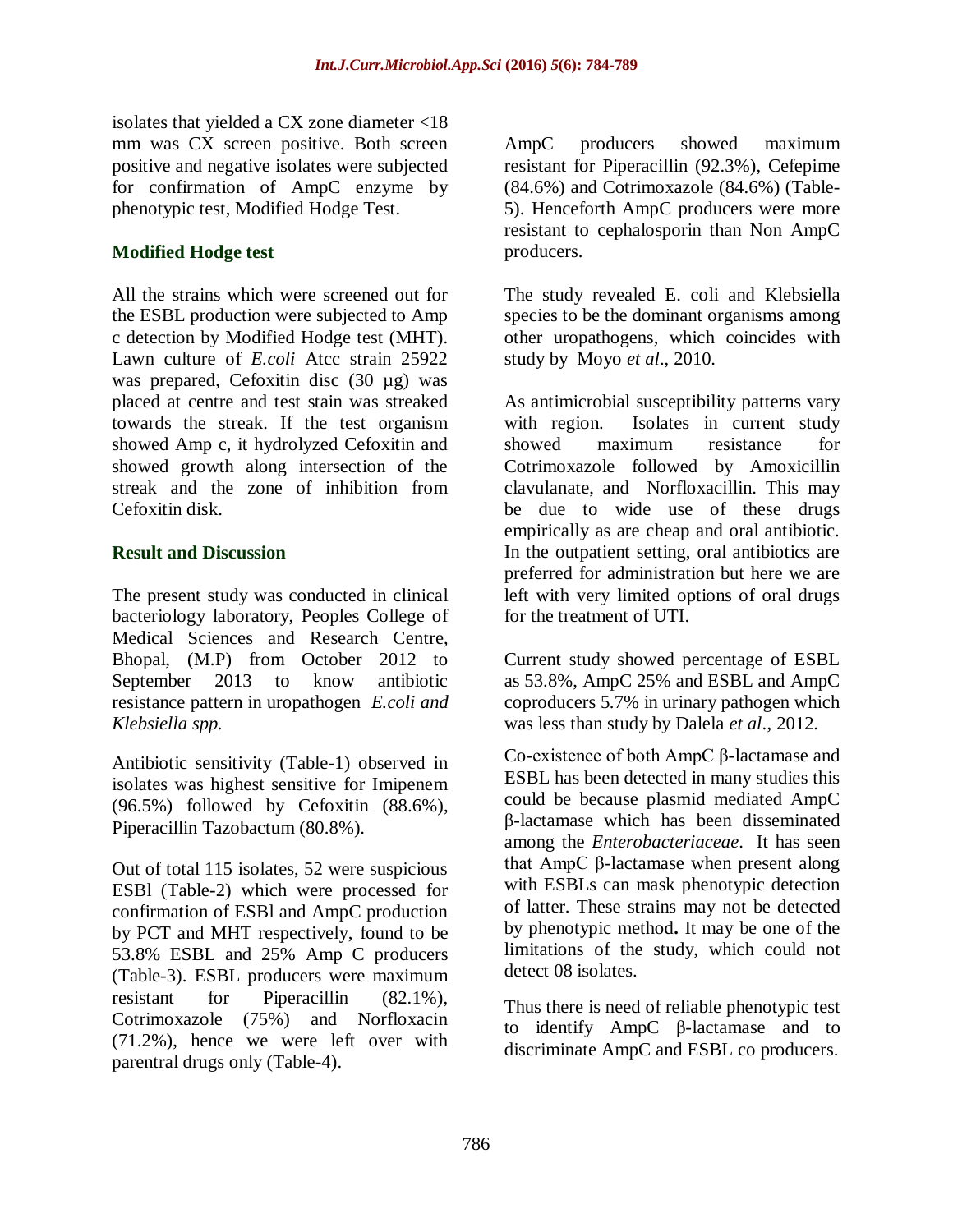| <b>Antibiotics</b>      | Sensitive $(\% )$ | Intermediate $(\% )$ | Resistant $(\% )$ |
|-------------------------|-------------------|----------------------|-------------------|
| Amikacin                | 87(75.6)          | 03(2.6)              | 25(21.7)          |
| Norfloxacin             | 32(27.8)          | 02(1.7)              | 81(70.4)          |
| Cefepime                | 93(80.8)          | 00                   | 22(20.8)          |
| Piperacillin            | 28(24.3)          | 01(0.8)              | 86(74.7)          |
| Piperacillin/tazobactam | 93(80.8)          | 00                   | 22(20.8)          |
| Imipenam                | 111(96.5)         | 00                   | 04(03.4)          |
| Co-trimoxazole          | 21(18.2)          | 03(2.6)              | 91(79.1)          |
| Amoxycillin/clavulanate | 23(20.0)          | 02(1.7)              | 90(78.2)          |
| Nitrofurantoin          | 61(53.0)          | 05(4.3)              | 49(42.6)          |
| Cefoxitin               | 102(88.6)         | 00                   | 13(11.3)          |
| Cefotaxime              | 70(60.8)          | 00                   | 45(39.1)          |
| Ceftriaxone             | 69(60.0)          | 01(0.8)              | 45(39.1)          |
| Ceftazidime             | 63(54.7)          | 00                   | 52(45.2)          |

| <b>Table.1</b> Antibiotic susceptibility pattern of <i>E.coli</i> and <i>Klebsiella spp.</i> isolates (n=115) |  |  |
|---------------------------------------------------------------------------------------------------------------|--|--|
|---------------------------------------------------------------------------------------------------------------|--|--|

**Table.2** Screening of ESBL, AmpC β-lactamase among *E.coli* and *Klebsiella* spp.

| Isolates       | Screening positive ESBL | Screening positive AmpC |
|----------------|-------------------------|-------------------------|
|                | $CAZ<22$ mm             | CX<18mm                 |
| E.coli         | 33 (63.4%)              | $11(84.6\%)$            |
| Klebsiella spp | 19 (36.5%)              | $02(15.3\%)$            |
| Total          | 52 (45.21%)             | 13(11.3%)               |

# **Table.3** Prevalence of ESBL and AmpC β-lactamase among *E.coli* and *Klebsiella* spp

| <b>Isolates</b> | <b>ESBL</b> | AmpC         | <b>ESBL</b> and AmpC co | Not detected |
|-----------------|-------------|--------------|-------------------------|--------------|
|                 |             |              | producers               |              |
| E.coli          | 13(46%)     | 11(84%)      | 02                      | 07           |
| Klebsiella spp  | 15(53%)     | $02(15.3\%)$ | $\Omega$                | 01           |
| Total           | 28(53.8%)   | 13(25%)      | 03(5.7%)                | $08(21.1\%)$ |

## **Table.4** Comparison of antibiotic resistance pattern between ESBL and non ESBL producers

| <b>Antibiotics</b>      | <b>ESBL</b> $(n=28)\%$ | Non ESBL $(n=87)\%$ |
|-------------------------|------------------------|---------------------|
| Amikacin                | 08(28.5)               | 17(19.5)            |
| Norfloxacin             | 20(71.2)               | 61(70.1)            |
| Cefepime                | 19(67.8)               | 05(05.7)            |
| Piperacillin            | 23(82.1)               | 63(72.4)            |
| Piperacillin/tazobactam | 05(17.8)               | 19(21.8)            |
| Imipenam                | 01(3.5)                | 03(03.4)            |
| Co-trimoxazole          | 21(75.0)               | 70(80.4)            |
| Amoxycillin/clavulanate | 17(60.7)               | 73(83.9)            |
| Nitrofurantoin          | 14(50.0)               | 35(40.2)            |
| Cefoxitin               | 00(00)                 | 13(14.9)            |
| Cefotaxime              | 23(82.1)               | 22(25.2)            |
| Ceftriaxone             | 22(78.5)               | 23(26.4)            |
| Ceftazidime             | 28(100)                | 24(27.5)            |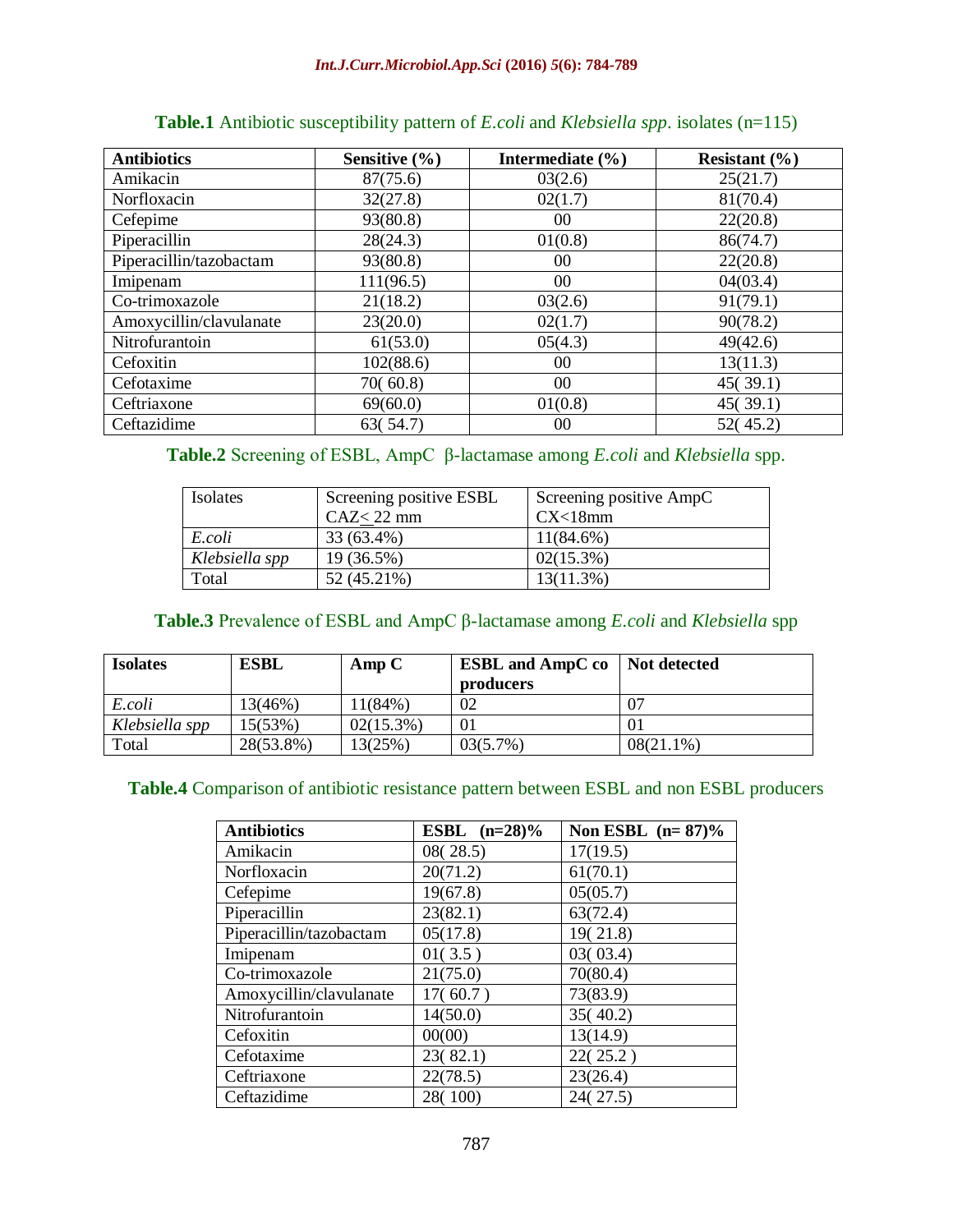| <b>Antibiotics</b>      | Amp $C(n=13)$ | Non Amp C $(n=102)$ |
|-------------------------|---------------|---------------------|
| Amikacin                | 10(76.9)      | 15(14.7)            |
| Norfloxacin             | 11(84.6)      | 70(68.6)            |
| Cefepime                | 11(84.6)      | 13(12.7)            |
| Piperacillin            | 12(92.3)      | 74(72.5)            |
| Piperacillin/tazobactam | 09(69.2)      | 15(14.7)            |
| Imipenam                | 00(00.0)      | 04(3.9)             |
| Co-trimoxazole          | 11(84.6)      | 80(78.4)            |
| Amoxycillin/clavulanate | 13(100)       | 77(75.4)            |
| Nitrofurantoin          | 09(69.2)      | 40(39.2)            |
| Cefoxitin               | 13(100)       | 00(00.0)            |
| Cefotaxime              | 07(53.8)      | 38(37.2)            |
| Ceftriaxone             | 06(46.6)      | 39(38.2)            |
| Ceftazidime             | 09(69.2)      | 43(42.1)            |

**Table.5** Comparison of antibiotic resistance pattern between AmpC and non AmpC producers

Our study also corroborates the finding that ESBL and Amp C producing isolates are much more multidrug-resistant than ESBLsnegative and Amp C-negative isolates thereby, narrowing down the choice of antibiotics for treatment. Considering above findings, there is a dire need of introducing some new antimicrobial drug for UTIs.

In conclusion, multidrug resistant strains of *E.coli and Klebsiella spp.* are widely prevalent and their isolation in UTI is a matter of grave concern. Our study shows a high degree of MDR *E. coli and Klebsiella spp.* which showed resistance to five and six groups of antibiotics and nearly 50% exhibited ESBL production and 25% Amp C production.

Most of these isolates including the ESBL and Amp C strains were sensitive to Imipenem, Piperacillin–tazobactum and Amikacin. Antibiotics like Imipenem being a parentral drug require hospitalization and drug monitoring, all of which incurs high cost to the patient and cannot be used as the first line of treatment. Inspite of low percentage of resistance to Imipenem in our study, the threat of spread of carbapenemases still looms large. Hence, the

use of carbapenems has to be restricted to complicated and long standing UTIs. Judicious use of antibiotics is the need of the hour to prevent spread of the multidrug resistant strains in the community.

# **References**

- Bauernfeind, A., Chong, Y., Lee, K. 1998. Plasmid-encoded AmpC betalactamases: how far have we gone 10 years after the discovery? *Yonsei Med. J.,* 39: 520-5.
- Bauernfeind, A., Chong, Y., Schweighart, S. 1989. Extended broad- spectrum ßlactamase in Klebsiella pneumoniae including resistance to cephamycins. *Infect.,* 17: 316-21.
- Deepika Handa, Anita Pandey. 2013. Evaluation of phenotypic tests for the detection of AmpC beta-lactamase in clinical isolates of *Escherichia coli. Indian J. Pathol. Microbiol.,* 56(2): 135-138.
- Gaurav Dalela, SwetaGupta, Dinesh Kumar Jain, PushpaMehta. 2012. Antibiotic resistance pattern in uropathogens at tertiary care hospital at Jhalwar with special reference to ESBl, Amp c βlactamase and MRSA production *J.*